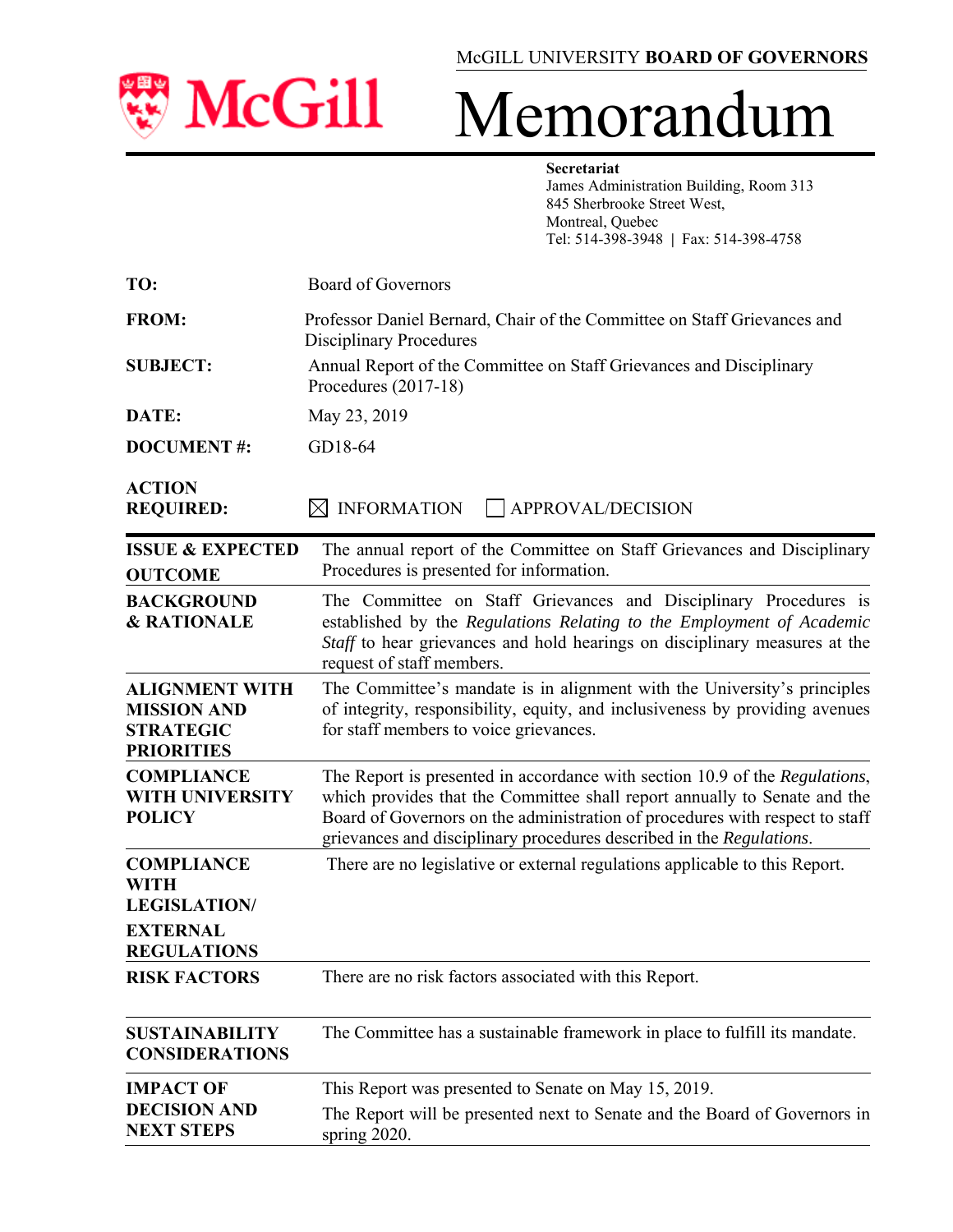| <b>MOTION OR</b><br><b>RESOLUTION</b> | N/A                                                                                                     |
|---------------------------------------|---------------------------------------------------------------------------------------------------------|
| <b>FOR APPROVAL</b>                   |                                                                                                         |
| <b>APPENDICES</b>                     | Appendix A: Annual Report of the Committee on Staff Grievances and<br>Disciplinary Procedures (2017-18) |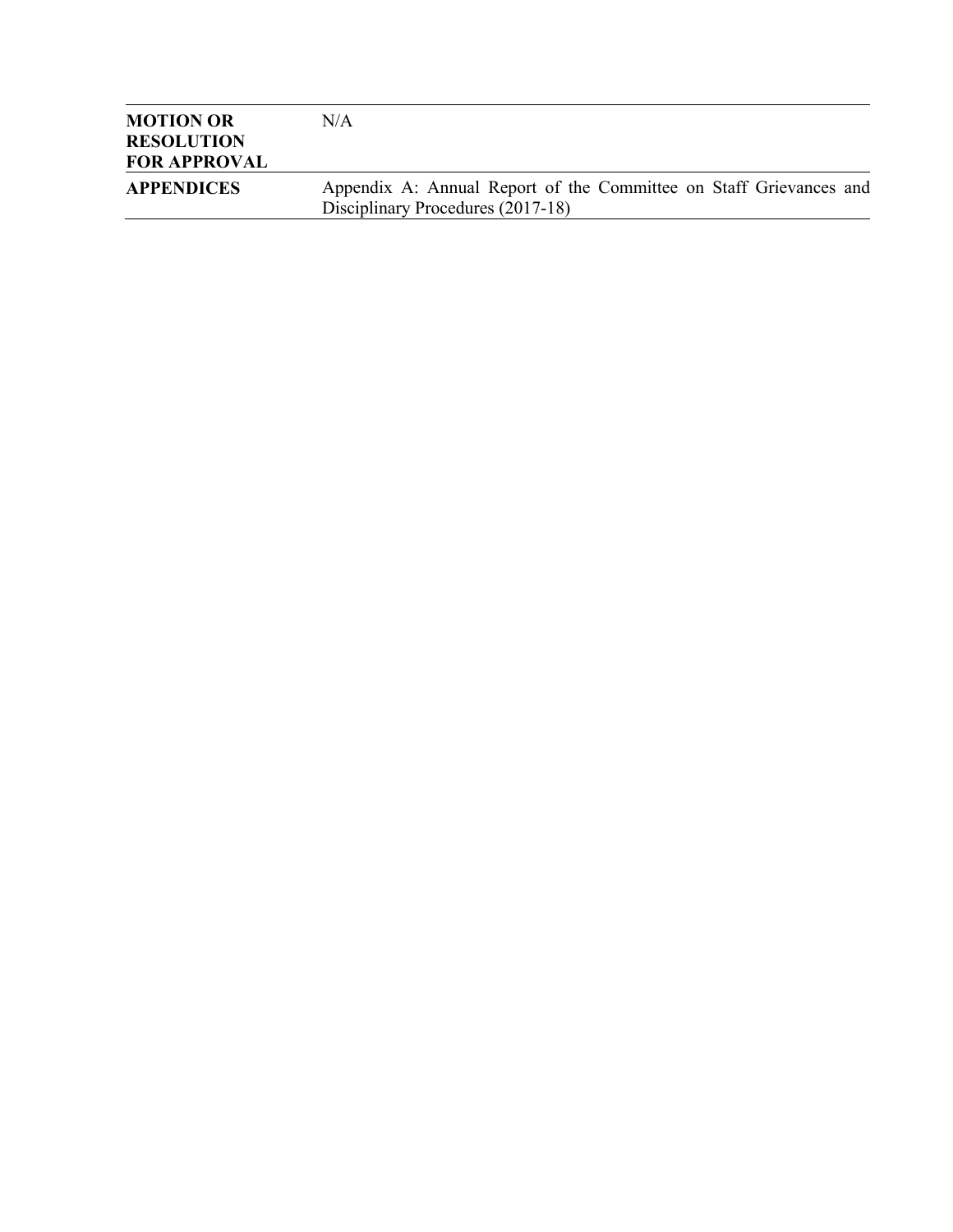

**GD18-64 Appendix A**  Annual Report of the Committee on Staff Grievances and Disciplinary Procedures (2017-18)

In accordance with article 10.9 of the *Regulations Relating to the Employment of Academic Staff*  (Regulations), "the Committee on Staff Grievances and Disciplinary Procedures shall report annually to Senate and to the Board on the administration of the procedures described here."

A staff member may file a grievance if he or she believes that he or she:

- (i) has been unfairly treated by the University in regard to the interpretation or application of University policy insofar as it relates to his or her academic career and working conditions; or
- (ii) has been subjected to arbitrary, discriminatory, or unreasonable actions taken against him or her by the University, either by act or omission

Attempts are to be made to resolve the grievance before it reaches the Committee on Staff Grievances and Disciplinary Procedures, pursuant to Regulations and specifically referred to as Stage 1 and Stage 2. Following due process, the Committee determines whether the matter is to be considered an academic evaluation grievance or an administrative grievance.

Based on a review of cases in the last 5 years, there were 12 cases filed, of which 9 were heard by the Committee.

## **Academic Year of 2017-2018**

The following summarizes the Committtee's membership and activities between September 1, 2017- August 31, 2018.

| <b>Member</b>                              | <b>Department and Faculty</b>                                                                   |
|--------------------------------------------|-------------------------------------------------------------------------------------------------|
| Professor Daniel Bernard,<br>Chair         | Pharmacology and Therapeutics, Faculty of Medicine                                              |
| Professor Axel Van den Berg,<br>Vice-Chair | Sociology, Faculty of Arts                                                                      |
|                                            |                                                                                                 |
| Professor Stefano Algieri                  | Performance, Schulich School of Music                                                           |
| Professor Wes Folkerth                     | English, Faculty of Arts                                                                        |
| Ms. Joan Hobbins                           | Libraries                                                                                       |
| Professor Frank Ferrie                     | Electrical and Computer Engineering, Faculty of Engineering/<br>Centre for Intelligent Machines |
| Professor Gloria Tannenbaum                | Pediatrics, Faculty of Medicine                                                                 |
| Professor Kevin Wade                       | Animal Science, Faculty of Agricultural and Environmental<br>Sciences                           |

The committee was comprised of the following members: